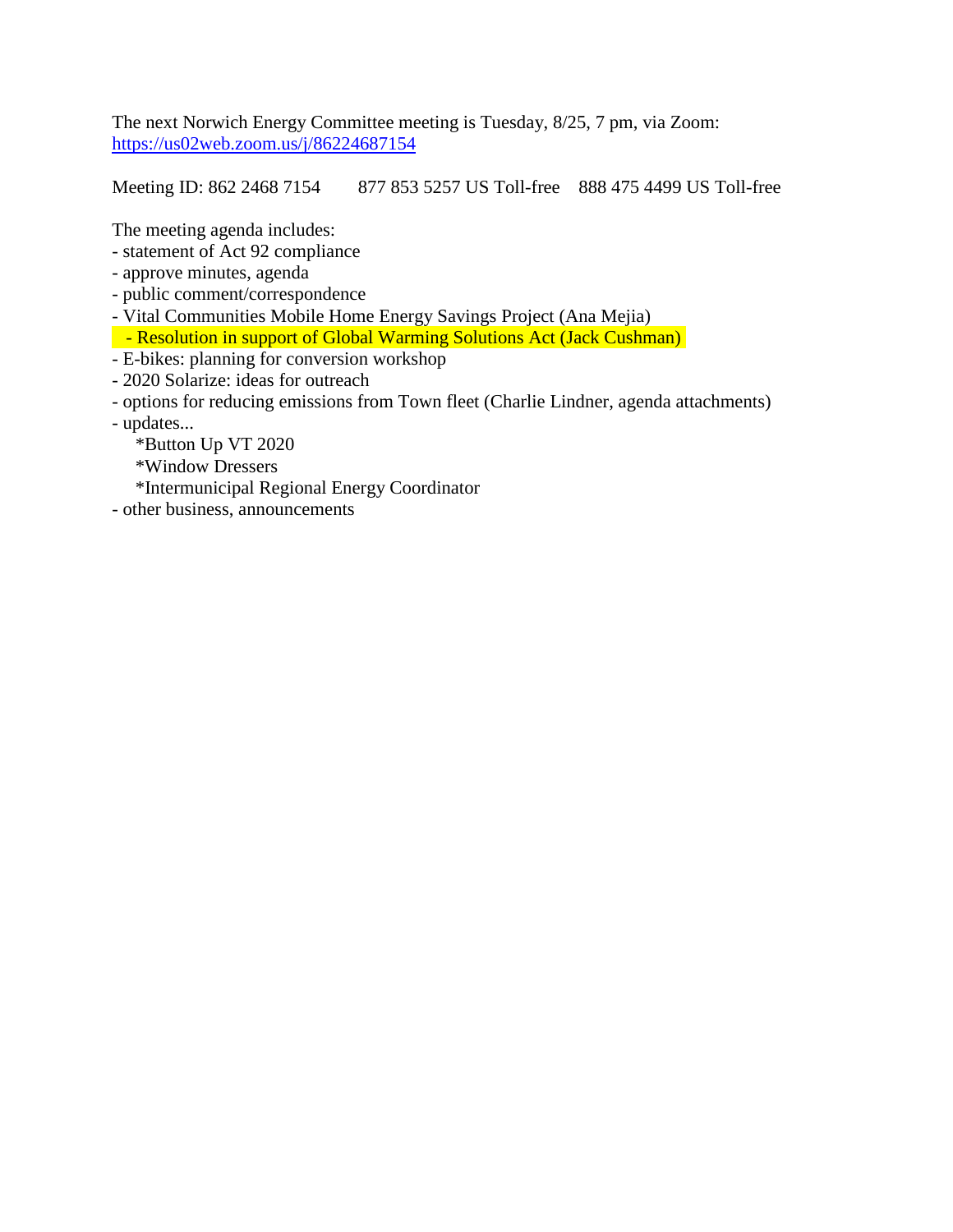# Idle Reduction Technology

I have been doing some research regarding idle reduction technology for the Norwich Energy Committee. At our June meeting Doug Wilberding mentioned this technology and that Hartford had explored one with some of their vehicles.

#### What I learned:

-There is a wide range of technologies for gasoline and diesel vehicles.

-For gasoline vehicles, there is technology that monitors the charge level of the battery and activates an automatic starter when the level drops to a certain level, and then turns off the engine when charge has been restored. I found mixed reviews. Idle right Technology, a particular brand, is the one I found the most information about.

## -From a report of the Alternative Fuel Data Centers [https://afdc.energy.gov/case/3076:](https://afdc.energy.gov/case/3076)

Vermont Clean Cities Coalition (VTCCC) and the City of Burlington recently partnered with the police department to pilot the Idle Right Fuel Management System technology on one of the city's 2011 Ford Crown Victoria police cruisers. Built primarily for emergency vehicles that require long periods of emergency lights flashing, the Idle Right device functions by monitoring the level of charge in the battery to idle the vehicle only when necessary.

Once the police department agreed to the pilot, the city's public works department agreed to cover the \$500 installation cost for the idle-reduction device and report on the program's cumulative fuel and emissions savings. After four months, the city's data showed the device not only reduced tailpipe emissions but was capable of saving 345 gallons of fuel and decreasing operating costs by about \$811 per vehicle annually. Given the results of the pilot and the low cost of the equipment, the city determined the payback period would be around six months based on fuel savings alone.

-In addition, UVM obtained a grant to install Idle right technology on their emergency fleet:

Proposal includes the following vehicles:

1 Mobile Command Vehicle (2011 Chevy Tahoe)

- 6 police Ford Explorer cruisers
- 1 Police Service Unit (Tacoma Toyota Pick-Up)

UVM's emergency vehicles house high tech equipment that require vehicles to idle in order to utilize mobile data, communication systems, lighting, and computers. The systems on emergency vehicles must run for the entirety of shifts and throughout incidents, which means vehicles remain idling for hours just to power the equipment in vehicle.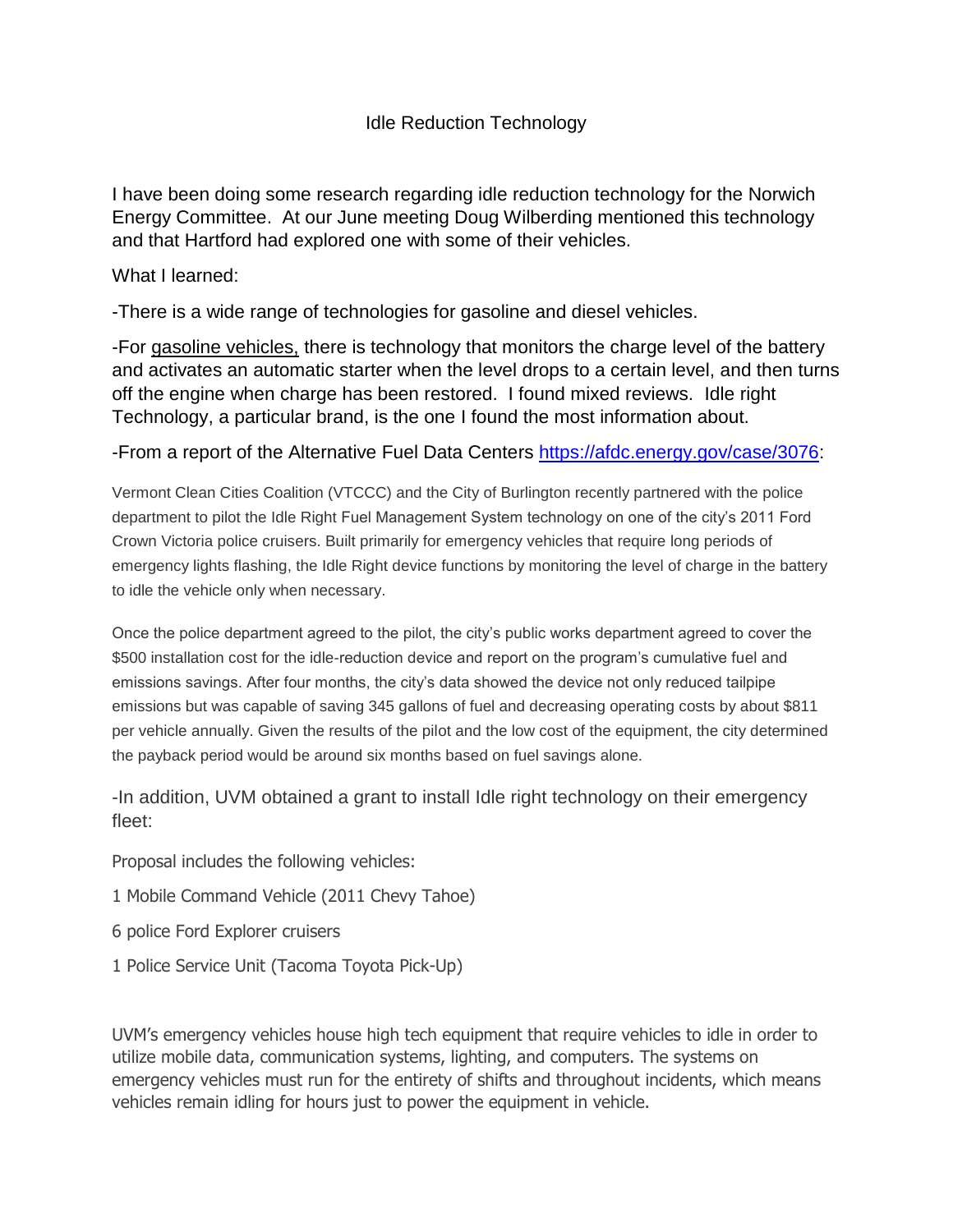Given the successful pilot of the idle reduction system, Idle Right, with the Burlington Police Department, we propose the purchase and installation of 8 systems for 6 police cruisers (Ford Explorers), 1 Police Service Unit, and 1 Mobile Command Vehicle (Chevy Tahoe). Idling vehicles burn fuel unnecessarily, contribute to tailpipe emissions, and increase a vehicle's wear and tear.

If the Idle Right system reduces idling of each vehicle by two hours a day, the UVM police department will annually save:

- 2,760 gallons of fuel
- 32 tons of CO2
- \$6,488 of fuel savings plus additional for reduced maintenance costs\*\*
- Given the results of the pilot the payback period for this equipment would be 6 months based on gas savings alone, if the installed equipment costs \$500.

Vehicle Cost estimates:

Havis Idle Right: \$185.00 Install per vehicle: \$168.00

Two Way remote car starter: \$399.00

Total per vehicle: \$752.00

Total for entire fleet changeover: \$6016.00

## \*Cost may decrease with purchase of multiple units and multiple installs.

We used the BPD pilot project as a baseline for our assumptions because the BPD's 2011 Crown Victoria's mpg rating is 16 city and 24 highway, compared to UVM's 2016 Ford Interceptor SUVs which is 16 city, and 22 highway.

BPD Pilot Project Period: 4 months

Vehicle Total Run Hours at Installation: 8392 (engine hours)

Checked Idle Right System at: 9272 (engine hours)

Idle Right system hours saved during this period: 232\* (engine hours):

\*service interval is 325, so this basically saved a service interval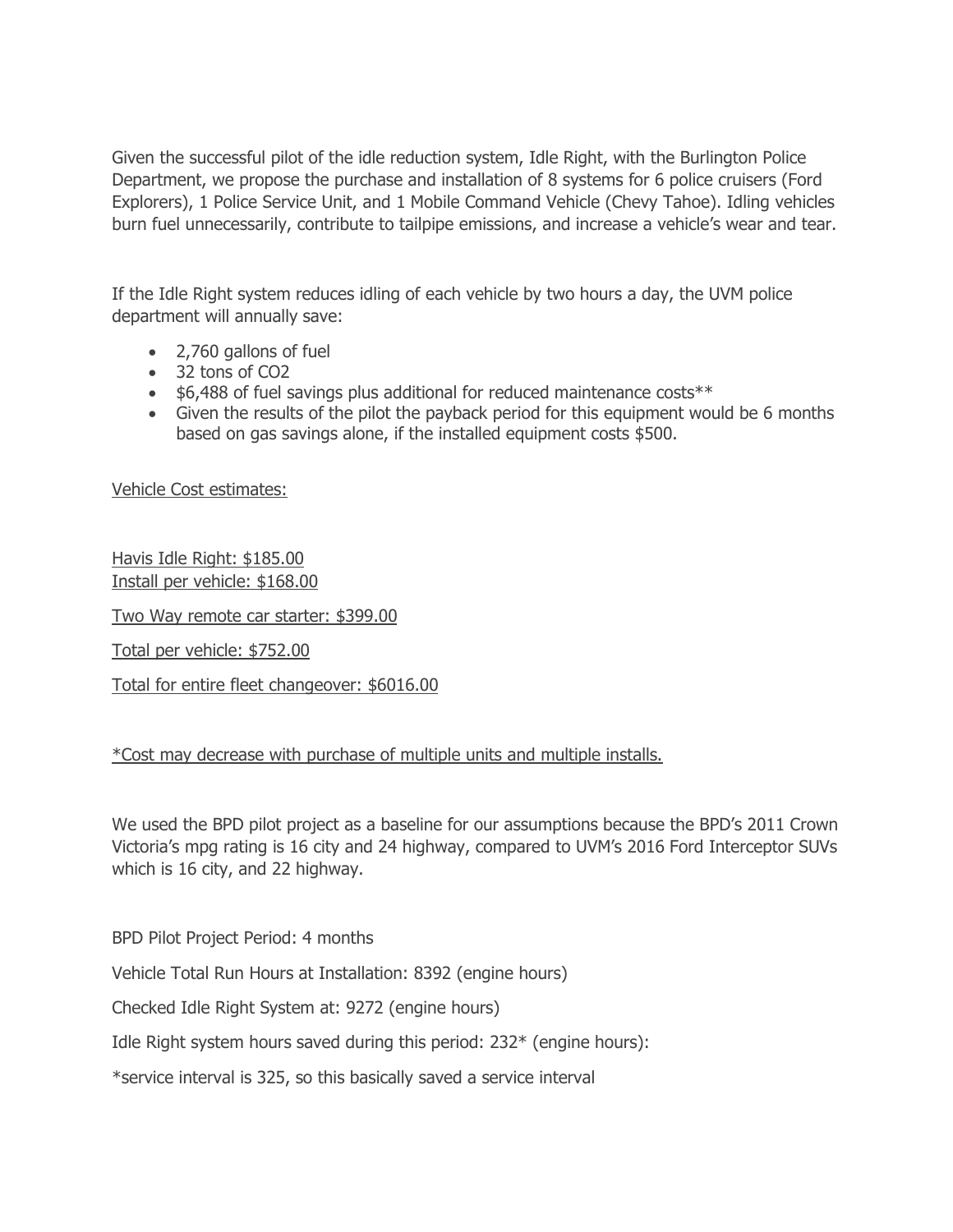\*\*One hour of idling equals to about 30 miles of wear and tear on the engine, so if factored in maintenance costs and engine repair, the payback shortens even more. The BPD vehicle gets an oil change every 325 hours. Therefore, this technology will reduce the number of annual oil changes per vehicle by 2 each.

Assumptions for calculations: 2 hours of idling a day for 300 days/year and gas at \$2.35/gallon. Based on 232 hours saved by utilizing the idle right technology on a 4-month pilot. The V8 engine burns 0.47-0.68 per hour of idling so the figure 0.575 was used.

Tools for calculations:<https://www.afdc.energy.gov/prep/>

-On the other hand, I contacted UVM security, and the Sergeant who has overseen the project offered this feedback:

So here is the thing with the idle right. First, we got all of ours on a grant so I can't really speak to the cost. We had Yipes install them for us that cost was also covered by the grant. The system is really set up for vehicles that need to sit with lights on for an extended amount of time (think a Sheriffs cruiser being utilized for construction). In that case when the battery gets to a certain level the car will automatically come on and recharge the battery, when it is back up, the car will shut down again – theoretically saving on gas, and idle time.

As you may know, winter presents a specific challenge to Police in our region when it comes to idling the vehicles. This system is not the solution if that is what you are looking for. In order to not have frost / snow build up the cars will still need to run. My suggestion would be an auto start system (if you don't already have them) in which the idea would be if the car is sitting for an extended amount of time, the officer (or employee) for other municipal vehicles, can periodically start the vehicle remotely and let it run for a cycle of 15-20 minutes whatever the system is set for. Again, in theory, this would prevent some of the idle time.

I totally understand the idle issue, and the challenges it presents for municipal vehicles, especially police departments, unfortunately with MDT's, a very heavy electronics load, and the need to respond at a moment's notice, idling is something that is very hard to avoid without a garage to store vehicles in our region.

-Geoff Martin, Hartford's energy coordinator, shared the Burlington information and said the Hartford Police had not yet installed Idle right due to concerns the batteries might be drawn down too far and engines would not start in an emergency. He stated that Idle Right had offered Hartford a free trial of their technology.

-It is also not clear to me from what I read whether Idle Right works with hybrid vehicles, or if their partial reliance on the hybrid battery for the electric mode already turns on and off the gas engine in a similar manner.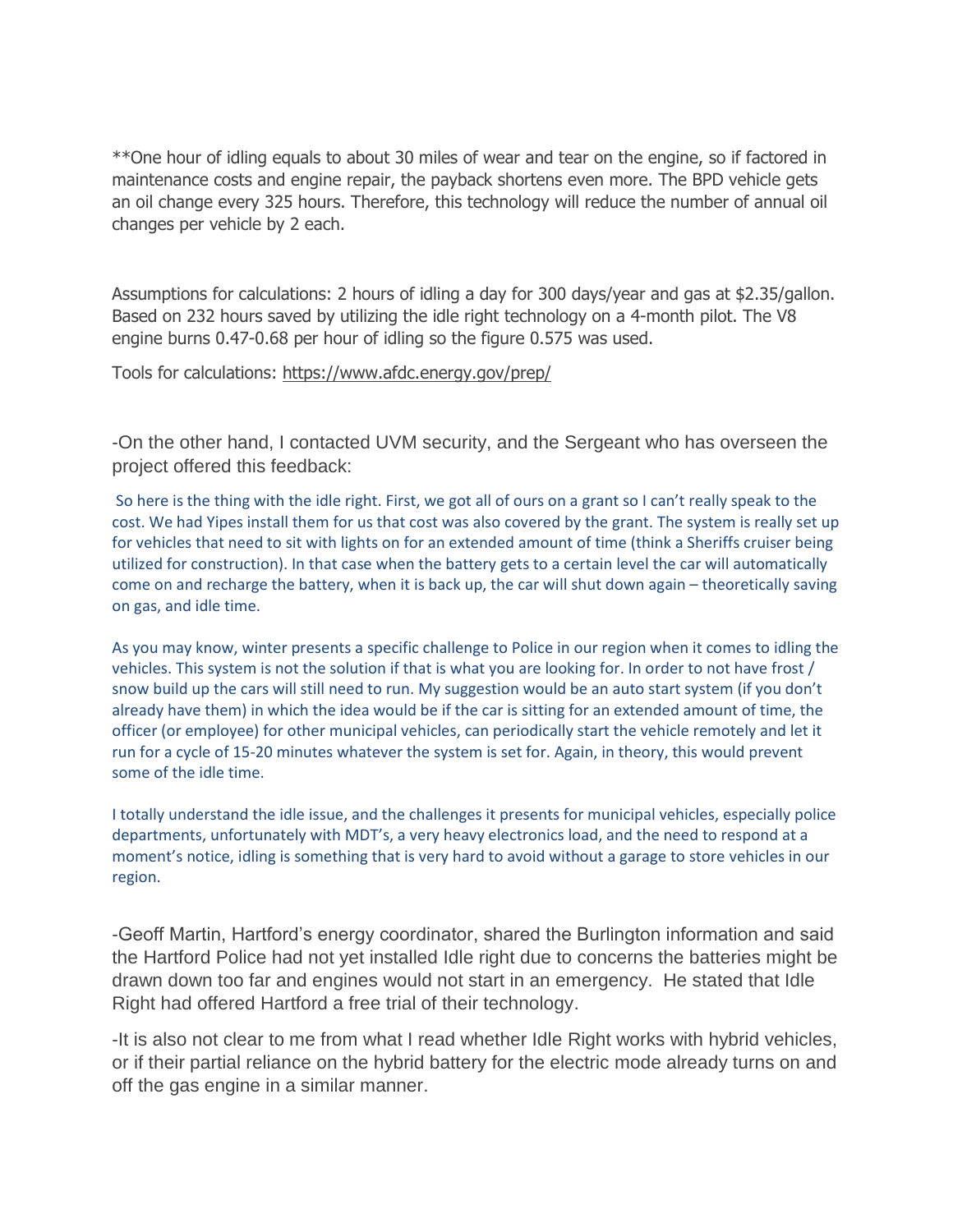If the Norwich Police Department will be slowly transitioning to hybrids, it may be worth exploring a "free trial" with the Havis Idle Right on a remaining gas only vehicle.

-There are other options for both gas and diesel vehicles. For gas vehicles there are also Battery Pack Alternate Power Units (APUs). These are large battery systems that require space and recharging, and take longer to reach a financial payback, but provide significant reduction if fuel use and emissions. For diesel vehicles there are battery APUs and diesel APU's that have a longer payback due to cost, but do significantly reduce fuel use and emissions. While researching replacement of fire fighting vehicles, exploring the cost/benefit of diesel APUs is something to consider.

The following link is a brief report and chart that gives an overview of idle reduction technologies: [https://afdc.energy.gov/files/u/publication/idling\\_emergency-service\\_vehicles.pdf](https://afdc.energy.gov/files/u/publication/idling_emergency-service_vehicles.pdf)

There are also systems that provide heat for school buses that reduce the cost and environmental impact of idling school bus engines. .Some general information is available here: [https://www.epa.gov/verified-diesel-tech/learn-about-idling-reduction-technologies](https://www.epa.gov/verified-diesel-tech/learn-about-idling-reduction-technologies-irts-trucks-and-school-buses)[irts-trucks-and-school-buses](https://www.epa.gov/verified-diesel-tech/learn-about-idling-reduction-technologies-irts-trucks-and-school-buses)